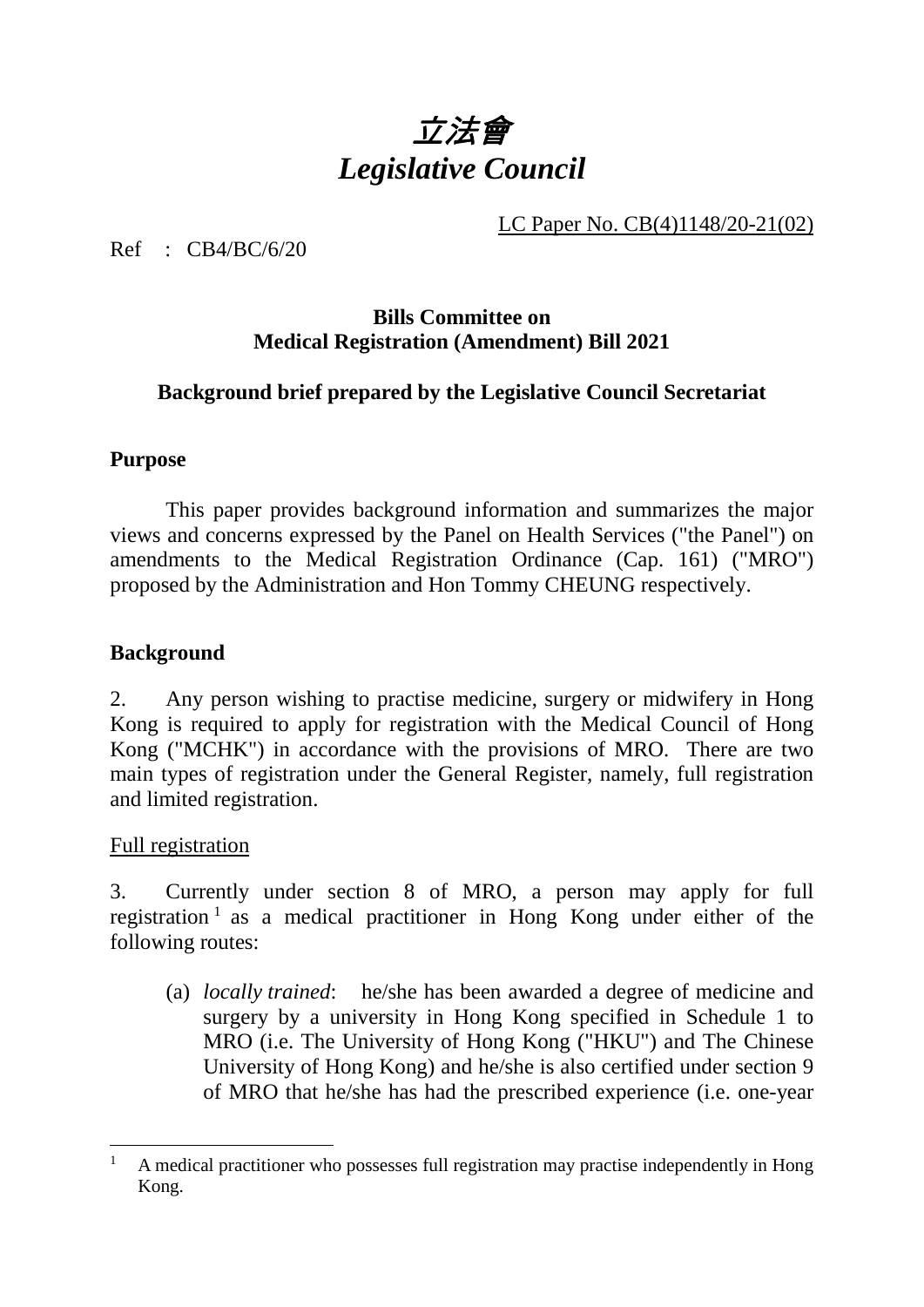residency prescribed under section 2 of the Medical Registration (Miscellaneous Provisions) Regulation (Cap. 161D); or

(b) *non-locally trained*: he/she has passed the Licensing Examination<sup>[2](#page-1-0)</sup> administered by MCHK and has completed the period of assessment provided for in section 10A of MRO (i.e. such period of assessment which is generally not exceeding 12 months (as prescribed under section 3 of Cap. 161D) as determined by MCHK).

4. As at December 2020, there were 15 298 medical practitioners with full registration in Hong Kong, amounting to a ratio of two doctors per 1 000 population. [3](#page-1-1)

### Limited registration

5. Apart from full registration, a non-locally trained doctor may, under section 14A of MRO, apply for registration as a medical practitioner with limited registration if he/she fulfills specific registration requirements. [4](#page-1-2) The maximum duration of limited registration is three years. Upon expiry of the registration, the person can apply for renewal for another period up to three years. Applicants for limited registration are not required to sit for the Licensing Examination.

6. Section 14A of MRO provides that MRO may determine and promulgate from time to time the employment or type of employment in respect of which limited registration is appropriate or necessary.<sup>[5](#page-1-3)</sup> As at 31 December 2020, there

- (b) he/she has obtained an acceptable overseas qualification;
- (c) he/she has had adequate and relevant full-time post-qualification clinical experience;

(e) he/she is of good character.

[https://www.mchk.org.hk/english/registration/limited\\_registration.html.](https://www.mchk.org.hk/english/registration/limited_registration.html)

<span id="page-1-0"></span><sup>&</sup>lt;sup>2</sup> The numbers of candidates who sat and passed the Licensing Examination in 2019 by the jurisdictions of qualification held by candidates are set out in **Appendix I**.

<span id="page-1-1"></span><sup>&</sup>lt;sup>3</sup> The per capita doctor ratio in Hong Kong lags behind that in advanced economies, including Singapore (2.5), Japan (2.5), United States (2.6), United Kingdom (3.0) and Australia (3.8).

<span id="page-1-2"></span><sup>4</sup> According to section 14A of MRO, a person may be registered as a medical practitioner with limited registration if he/she satisfies MCHK that:

<sup>(</sup>a) he/she has been selected for an employment or for a type of employment determined and promulgated by MCHK;

<sup>(</sup>d) he/she is registered with a medical authority outside Hong Kong; and

<span id="page-1-3"></span><sup>&</sup>lt;sup>5</sup> So far, MCHK has published 12 promulgations of limited registration in the Government Gazette. At present, there is no registration under promulgations no. 1, 5, 6, 7, 8 and 11 as the types of employment as described in those promulgations no longer exist. Currently, application for limited registration can be made under 6 promulgations. Details are listed on MCHK website at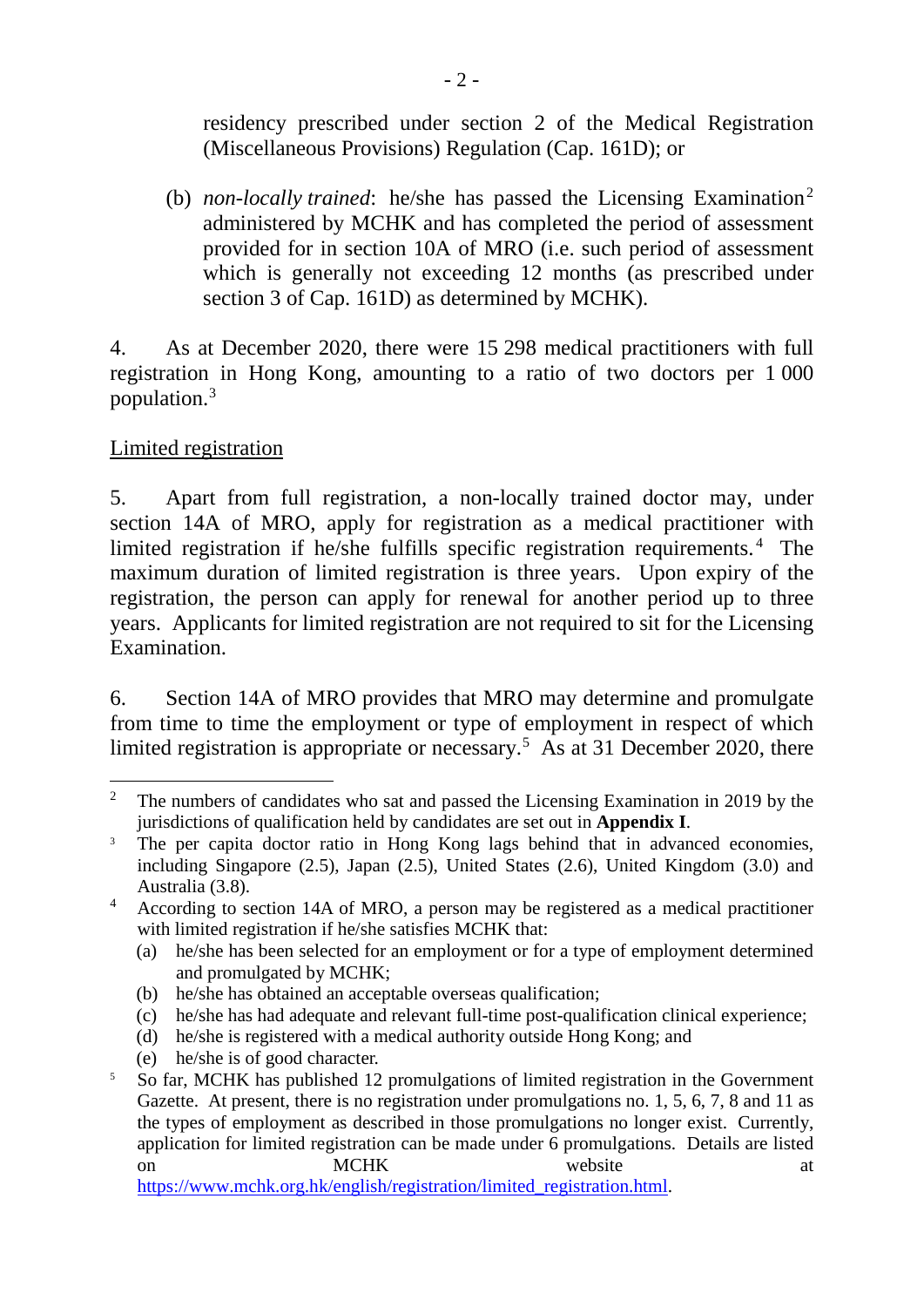were 128 medical practitioners with limited registration in Hong Kong. The numbers of medical practitioners registered with limited registration employed under the promulgations (referred to in Footnote 4 above) from 2016 to 2020 are listed in **Appendix II**.

Healthcare manpower projection study

7. A high-level steering committee chaired by the then Secretary for Food and Health has been set up in 2012, to conduct the Strategic Review on Healthcare Manpower Planning and Professional Development ("Strategic Review"). The Administration commissioned HKU to conduct a comprehensive manpower projection for 13 healthcare professions, including doctors. Ten recommendations were set out in the report of the Strategic Review and one of which was that the Government should conduct manpower planning and projections for healthcare professionals once every three years in step with the triennial planning cycle of the University Grants Committee. Against this background, the Administration has commissioned HKU to conduct a new round of manpower projection exercise to update the demand and supply projections of healthcare professionals and the results were reported to the Panel in March 2021.

8. The projection results show that the manpower gap of doctors would reach 1 610, 1 700 and 1 949 respectively in year 2030, 2035 and 2040. Regarding the public sector specifically, the shortage of doctors in the Hospital Authority ("HA") is projected to be 660, 800 and 960 in 2020, 2030 and 2040 respectively.

# **Medical Registration (Amendment) Bill 2021**

9. The Medical Registration (Amendment) Bill 2021 ("the Bill") seeks to amend MRO and three items of its subsidiary legislation to provide for a new pathway for non-locally trained medical practitioners who are Hong Kong permanent residents to practise in Hong Kong, subject to certain criteria being met; and make related and consequential amendments.

# **Deliberations of the Panel**

10. The Panel was consulted on 5 February 2021 on the Administration's proposed legislative framework for a new pathway to allow qualified nonlocally trained medical practitioners to practise in Hong Kong's public healthcare sector and on Hon Tommy CHEUNG's proposed bill to amend MRO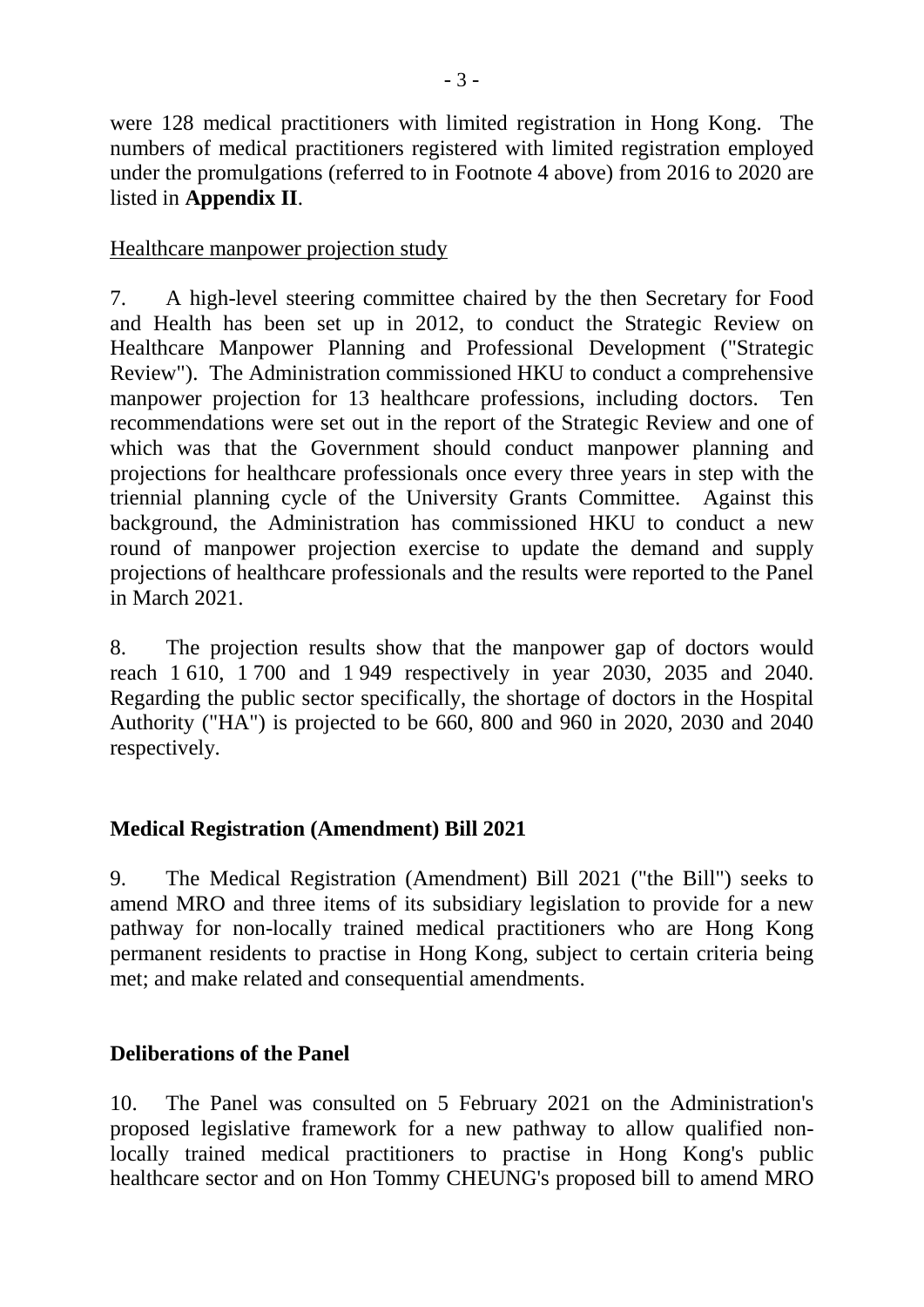to achieve a similar objective. The major views and concerns expressed by members of the Panel are summarized in the ensuing paragraphs.

## Eligibility criteria for admission

11. Noting that the Administration proposed to confine the applicants to Hong Kong permanent residents only, some members opined that the number of eligible applicants would be limited and could not solve the manpower shortage problem. Some other members were of the view that non-locally trained doctors, who had registered in their respective places, should not be subject to the requirement of graduation from recognized medical schools. Some members were also concerned that the language requirement (i.e. could speak both English and Cantonese) would limit the admission of non-locally trained doctors.

12. Some members suggested that the Administration should allow graduates from overseas medical schools to complete internship in Hong Kong, if the number of non-locally trained doctors who were Hong Kong permanent residents could not make up for the manpower shortfall in the public healthcare system.

## Impartiality of the Special Registration Committee

13. According to the Bill, a new committee known as the Special Registration Committee ("SRC") would be established under MCHK, which would make recommendations independently on the medical qualifications to be recognized or no longer to be recognized for the purposes of special registration. SRC would consist of not more than 10 members. Some members expressed concern on the impartiality of SRC, if it comprised mainly doctors.

14. The Administration advised that SRC would comprise the Director of Health, the Chief Executive of HA, the Chairman of MCHK, the President of the Hong Kong Academy of Medicine, Deans of the two local medical schools and other member(s) as appointed by the Government.

#### Service period requirement in public healthcare institutions

15. Some members suggested that a longer service period requirement in public healthcare institutions (e.g. five years) should be imposed on non-locally trained doctors admitted without sitting the Licensing Examination, while a shorter period (e.g. two years) on doctors admitted after passing such examination. Some other members enquired whether the proposed service period in public healthcare institutions for those non-locally trained doctors admitted had to be consecutive.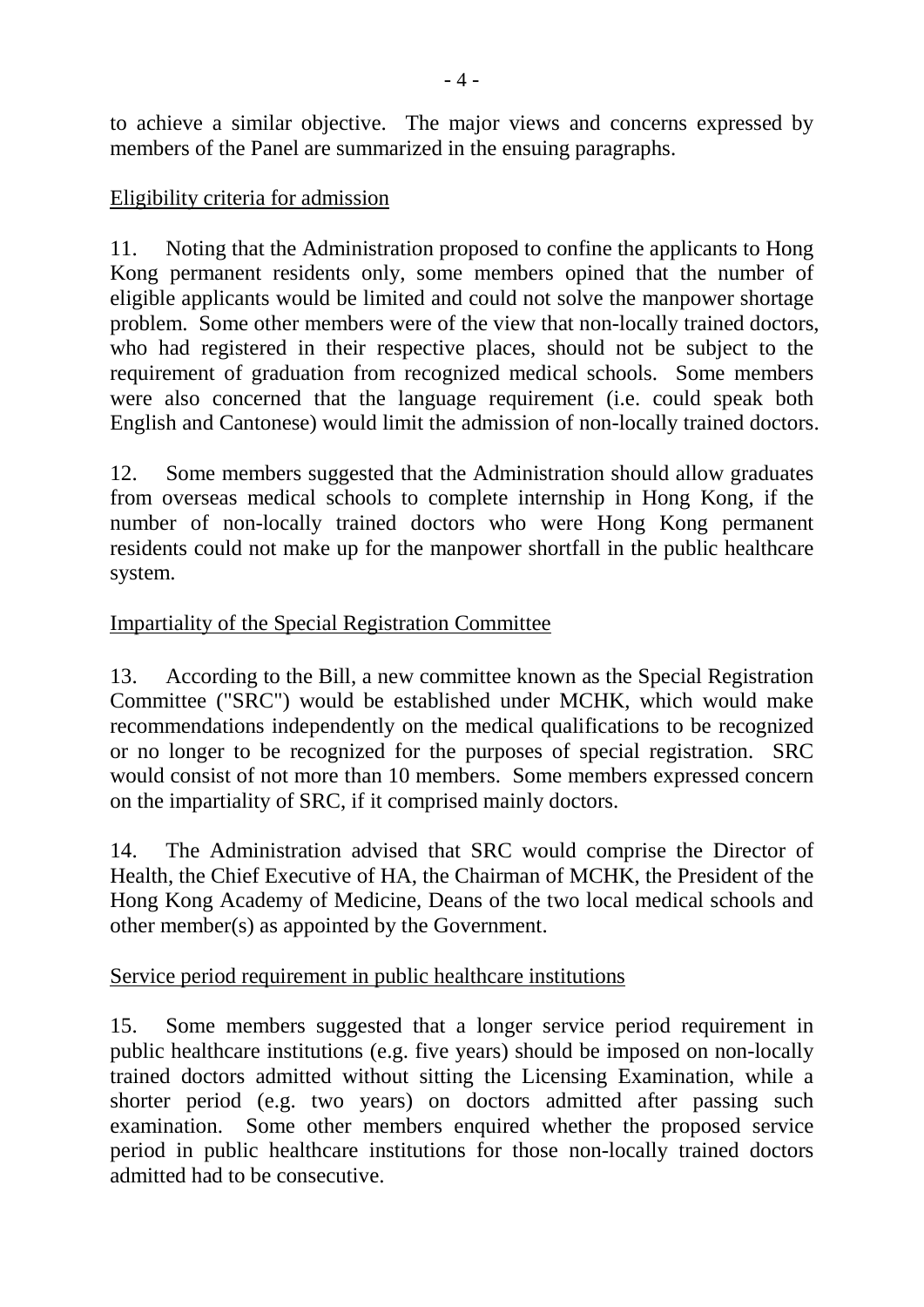Effectiveness in solving the manpower shortage in public hospitals

16. Some members said that most of the non-locally trained doctors currently admitted under limited registration were serving in universities, instead of working in the overloaded public hospitals. They doubted if the proposed amendments could alleviate the workload in public hospitals.

17. The Administration expected that the clinical work in public hospitals would be attractive to non-locally trained doctors after the working environment had been improved. Given the severe shortage of doctors, the proposed amendments aimed to attract more non-locally trained doctors to practise in Hong Kong.

### **Relevant papers**

18. A list of the relevant papers is in **Appendix III**.

Council Business Division 4 Legislative Council Secretariat 21 June 2021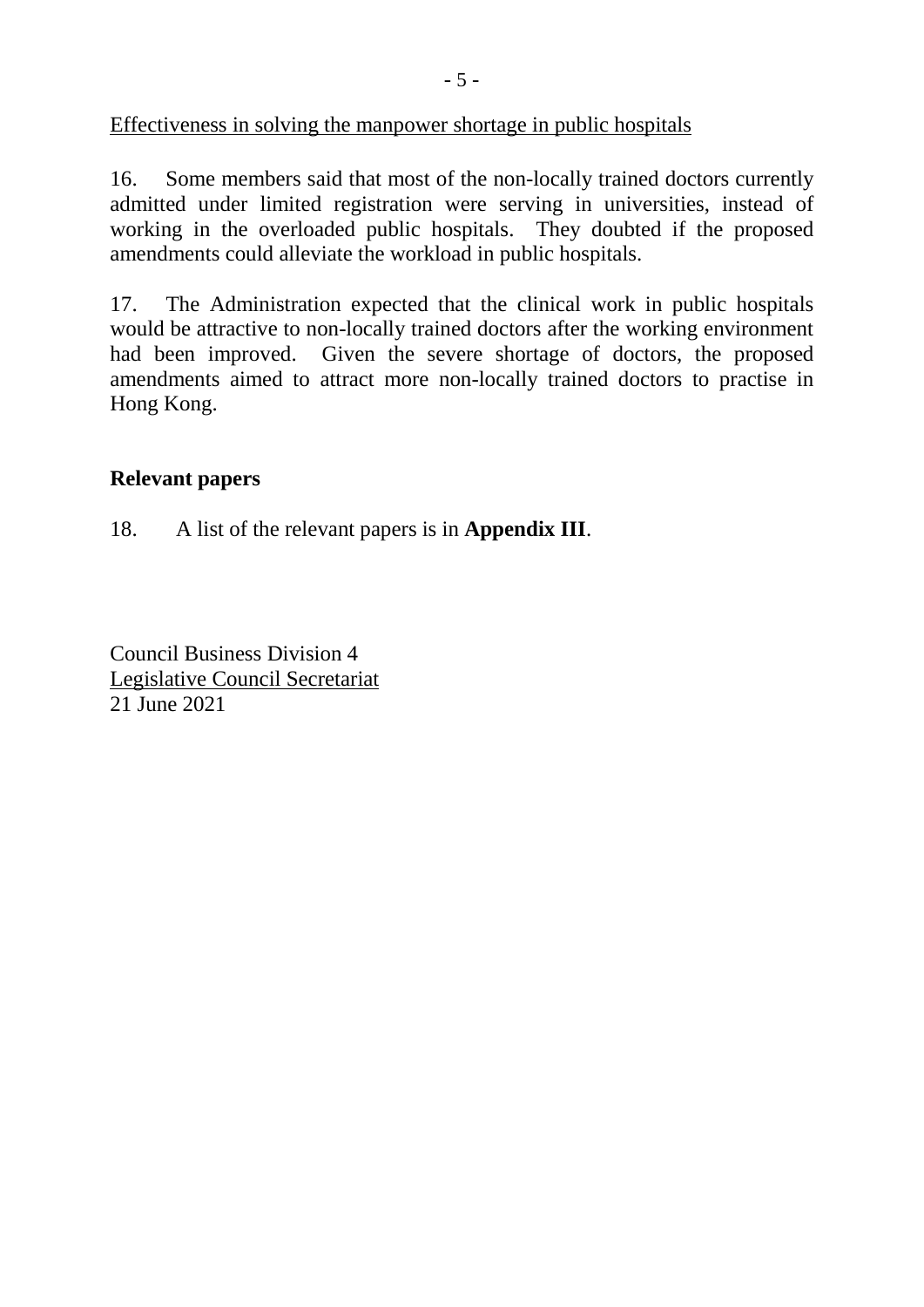# **Appendix I The numbers of candidates who sat and passed the Licensing Examination in 2019 by the jurisdictions of qualification held by candidates**

| Year               | Part I: Exam in Professional Knowledge |                            |                      |                            |                  | Part II: Proficiency Test in Medical English |                                  |                      |                               |               | <b>Part III: Clinical Examination</b> |                               |                      |                               |                |
|--------------------|----------------------------------------|----------------------------|----------------------|----------------------------|------------------|----------------------------------------------|----------------------------------|----------------------|-------------------------------|---------------|---------------------------------------|-------------------------------|----------------------|-------------------------------|----------------|
|                    | Number who<br>sat the exam             |                            | Number who<br>passed |                            | $\frac{0}{0}$    | Number who<br>sat the exam                   |                                  | Number who<br>passed |                               | $\frac{0}{0}$ | Number who<br>sat the exam            |                               | Number who<br>passed |                               | $\frac{0}{0}$  |
| 2019               |                                        | 11 (Australia)             | 6                    | (Australia)                | 55               | 8                                            | (Australia)                      | 8                    | (Australia)                   | 100           | 6                                     | (Australia)                   | $\overline{2}$       | (Australia)                   | 33             |
| (First<br>Sitting) |                                        | 1 (Germany)                |                      | (Germany)                  | 100              | 1                                            | (Germany)                        | 1                    | (Germany)                     | 100           | 1                                     | (Germany)                     | $\overline{0}$       | (Germany)                     | $\Omega$       |
|                    | 2                                      | (India)                    | $\overline{0}$       | (India)                    | $\overline{0}$   | $\overline{2}$                               | (India)                          | 2                    | (India)                       | 100           | 2                                     | (Ireland)                     | $\overline{0}$       | (Ireland)                     | $\overline{0}$ |
|                    | 3                                      | (Ireland)                  | $\Omega$             | (Ireland)                  | $\mathbf{0}$     |                                              | (Malaysia)                       | 1                    | (Malaysia)                    | 100           |                                       | (New<br>Zealand)              |                      | (New<br>Zealand)              | 100            |
|                    |                                        | (Malaysia)                 | 0                    | (Malaysia)                 | $\boldsymbol{0}$ | $\mathfrak{D}$                               | (New<br>Zealand)                 | $\overline{c}$       | (New<br>Zealand)              | 100           |                                       | (Poland)                      | 0                    | (Poland)                      | $\Omega$       |
|                    |                                        | (New Zealand)              |                      | (New Zealand)              | 50               | $\overline{4}$                               | (Philippines)                    | 3                    | (Philippines)                 | 75            |                                       | (Portugal)                    | $\Omega$             | (Portugal)                    | $\overline{0}$ |
|                    |                                        | (Pakistan)                 | $\Omega$             | (Pakistan)                 | $\mathbf{0}$     | 1                                            | (Portugal)                       | 1                    | (Portugal)                    | 100           |                                       | (Taiwan,<br>China)            | $\Omega$             | (Taiwan,<br>China)            | $\theta$       |
|                    | 5                                      | (Philippines)              | $^{O}$               | (Philippines)              | $\mathbf{0}$     |                                              | (Russia)                         | 0                    | (Russia)                      | $\Omega$      | 35                                    | (The<br>Mainland of<br>China) | 9                    | (The<br>Mainland of<br>China) | 26             |
|                    |                                        | (Portugal)                 | 1.                   | (Portugal)                 | 100              | $\mathfrak{D}$                               | (Taiwan,<br>China)               | $\overline{c}$       | (Taiwan,<br>China)            | 100           |                                       | $18$ (UK)                     | 8                    | (UK)                          | 44             |
|                    |                                        | (Russia)                   | $\overline{0}$       | (Russia)                   | $\Omega$         |                                              | (The<br>42 Mainland of<br>China) | 22                   | (The<br>Mainland of<br>China) | 52            |                                       | (USA)                         | $\overline{0}$       | (USA)                         | $\Omega$       |
|                    | 5                                      | (Taiwan, China)            | 1                    | (Taiwan, China)            | 20               |                                              | 14 (UK)                          | 14                   | (UK)                          | 100           |                                       | (Venezuela)                   | 1                    | (Venezuela)                   | 100            |
|                    | 91                                     | (The Mainland<br>of China) | 26                   | (The Mainland<br>of China) | 29               | 1                                            | (USA)                            | 1                    | (USA)                         | 100           |                                       |                               |                      |                               |                |
|                    |                                        | 19 (UK)                    |                      | $16$ (UK)                  | 84               |                                              | (Venezuela)                      | 1                    | (Venezuela)                   | 100           |                                       |                               |                      |                               |                |
|                    | 1                                      | (USA)                      | $\mathbf{1}$         | (USA)                      | 100              |                                              |                                  |                      |                               |               |                                       |                               |                      |                               |                |
|                    |                                        | 1 (Venezuela)              |                      | $0$ (Venezuela)            | $\mathbf{0}$     |                                              |                                  |                      |                               |               |                                       |                               |                      |                               |                |
| Total              | 145<br>2.14333333344                   |                            |                      | 53<br>1.1.1<br>11111       | 37<br>1.0        | 80                                           |                                  | 58<br>$\mathbf{1}$   |                               | 73            | $1 - i$                               | 70                            |                      | 21                            | 30             |

Remarks: Jurisdictions in which medical qualifications were acquired are specified in brackets.

| Year                | Part I: Exam in Professional Knowledge |                            |   |                            | Part II: Proficiency Test in Medical English |                            |                               |                      |                               | <b>Part III: Clinical Examination</b> |                            |                                  |                      |                               |               |
|---------------------|----------------------------------------|----------------------------|---|----------------------------|----------------------------------------------|----------------------------|-------------------------------|----------------------|-------------------------------|---------------------------------------|----------------------------|----------------------------------|----------------------|-------------------------------|---------------|
|                     |                                        | Number who<br>sat the exam |   | Number who<br>passed       |                                              | Number who<br>sat the exam |                               | Number who<br>passed |                               | $\frac{0}{0}$                         | Number who<br>sat the exam |                                  | Number who<br>passed |                               | $\frac{0}{0}$ |
| 2019                | 4                                      | (Australia)                |   | 1 (Australia)              | 25                                           | 3                          | (Australia)                   | 3                    | (Australia)                   | 100                                   |                            | 6 (Australia)                    |                      | 6 (Australia)                 | 100           |
| (Second<br>Sitting) |                                        | (Denmark)                  |   | $0$ (Denmark)              | $\mathbf{0}$                                 |                            | (Denmark)                     |                      | (Denmark)                     | 100                                   |                            | (Germany)                        | 0                    | (Germany)                     | $\Omega$      |
|                     |                                        | (France)                   | 0 | (France)                   | $\Omega$                                     |                            | (France)                      |                      | (France)                      | 100                                   |                            | (India)                          |                      | (India)                       | 100           |
|                     | 3                                      | (India)                    |   | $2 \text{ (India)}$        | 67                                           |                            | (India)                       |                      | (India)                       | 100                                   | 3                          | (Ireland)                        | 2                    | (Ireland)                     | 67            |
|                     | 6                                      | (Ireland)                  |   | (Ireland)                  | 17                                           | 2                          | (Ireland)                     | 2                    | (Ireland)                     | 100                                   |                            | (Poland)                         |                      | (Poland)                      | 100           |
|                     |                                        | (Malaysia)                 |   | $0 \t(Malaysia)$           | $\theta$                                     |                            | (Mauritius)                   |                      | (Mauritius)                   | 100                                   |                            | (Portugal)                       |                      | (Portugal)                    | 100           |
|                     |                                        | (Mauritius)                |   | $0$ (Mauritius)            | $\Omega$                                     |                            | (New<br>Zealand)              |                      | (New<br>Zealand)              | 100                                   | $\mathbf{3}$               | (Taiwan,<br>China)               |                      | (Taiwan.<br>China)            | 33            |
|                     |                                        | (New Zealand)              |   | $0 \times Z$ ealand)       | $\Omega$                                     |                            | (Taiwan,<br>China)            |                      | (Taiwan.<br>China)            | 100                                   | l 37                       | (The<br>Mainland of 13<br>China) |                      | (The<br>Mainland of<br>China) | 35            |
|                     | 2                                      | (Philippines)              | 0 | (Philippines)              | $\Omega$                                     | 45                         | (The<br>Mainland of<br>China) | 37                   | (The<br>Mainland of<br>China) | 82                                    |                            | 16 (UK)                          |                      | $6$ (UK)                      | 38            |
|                     | 4                                      | (Taiwan, China)            | 0 | (Taiwan, China)            | $\theta$                                     |                            | (Turkey)                      |                      | (Turkey)                      | 100                                   |                            | (USA)                            |                      | $1$ (USA)                     | 100           |
|                     | 82                                     | (The Mainland<br>of China) |   | (The Mainland<br>of China) | 12                                           |                            | 12 (UK)                       | 12                   | (UK)                          | 100                                   |                            |                                  |                      |                               |               |
|                     |                                        | (Turkey)                   | 0 | (Turkey)                   | $\Omega$                                     |                            |                               |                      |                               |                                       |                            |                                  |                      |                               |               |
|                     |                                        | 17 (UK)                    |   | $4$ (UK)                   | 24                                           |                            |                               |                      |                               |                                       |                            |                                  |                      |                               |               |
| Total               | 124                                    |                            |   | 18                         | 15                                           | 69                         |                               | 61                   |                               | 88                                    |                            | 70                               |                      | 32                            | 46            |

Remarks: Jurisdictions in which medical qualifications were acquired are specified in brackets.

The two sittings of the Licensing Examination of the Medical Council of Hong Kong originally scheduled for 2020 were cancelled due to the COVID-19 pandemic.

Source: Information extracted from the Administration's replies to Members' initial written questions during examination of estimates of expenditure 2021-2022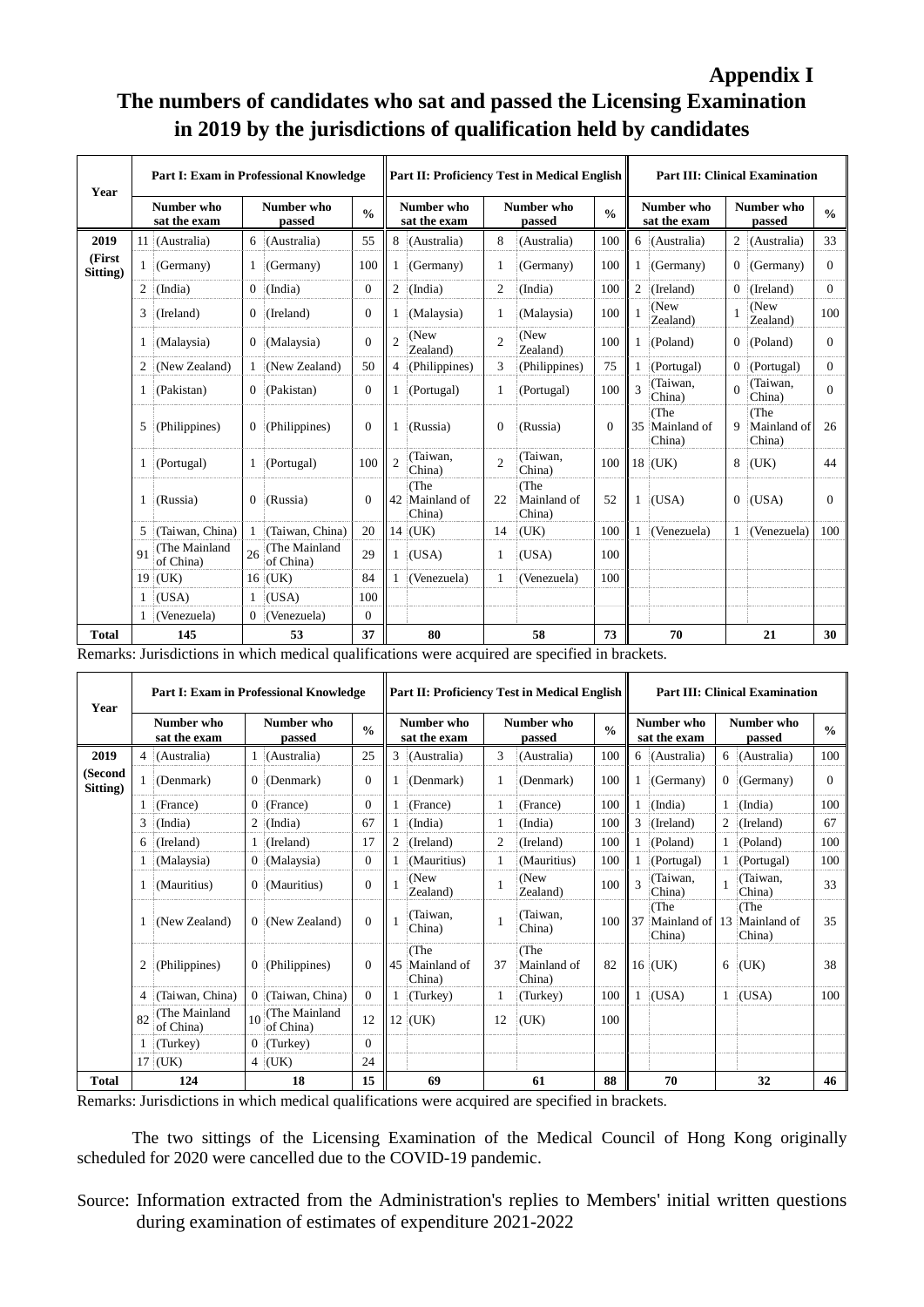# **Appendix II**

| The numbers of medical practitioners registered with limited registration |
|---------------------------------------------------------------------------|
| employed under the promulgations from 2016 to 2020                        |

| Promulgation                                                                                                                             | <b>Number of Registered Doctors under Limited Registration</b><br>(as at 31 December) |                |              |      |      |  |  |  |  |
|------------------------------------------------------------------------------------------------------------------------------------------|---------------------------------------------------------------------------------------|----------------|--------------|------|------|--|--|--|--|
|                                                                                                                                          | 2016                                                                                  | 2017           | 2018         | 2019 | 2020 |  |  |  |  |
| <b>No. 2</b>                                                                                                                             | 93                                                                                    | 110            | 92           | 125  | 102  |  |  |  |  |
| - University of Hong Kong                                                                                                                | (27)                                                                                  | (48)           | (30)         | (41) | (25) |  |  |  |  |
| - The Chinese University of<br>Hong Kong                                                                                                 | (52)                                                                                  | (48)           | (50)         | (57) | (38) |  |  |  |  |
| <b>Hospital Authority</b>                                                                                                                | (14)                                                                                  | (14)           | (12)         | (24) | (33) |  |  |  |  |
| Department of Health                                                                                                                     | $(-)$                                                                                 | $(-)$          | $(-)$        | (3)  | (6)  |  |  |  |  |
| No.3<br>Clinics exempted from<br>the provisions of section<br>7 of the Medical Clinics<br>Ordinance                                      | 27                                                                                    | 22             | 22           | 21   | 20   |  |  |  |  |
| No. 4<br>Clinics registered under<br>the Medical Clinics<br>Ordinance                                                                    | 12                                                                                    | 10             | 9            | 8    | 6    |  |  |  |  |
| $\overline{{\rm No. 9}}$<br>Works contractor<br>commissioned by the<br><b>Highways Department</b><br>under contract number<br>HY/2012/08 | $\overline{2}$                                                                        | $\overline{2}$ |              |      |      |  |  |  |  |
| <b>No. 10</b><br>A firm of solicitors<br>registered by the Law<br>Society of Hong Kong                                                   |                                                                                       |                | $\mathbf{1}$ |      |      |  |  |  |  |
| <b>Total</b>                                                                                                                             | 134                                                                                   | 144            | 124          | 154  | 128  |  |  |  |  |

Source: Information extracted from the Administration's replies to Members' initial written questions during examination of estimates of expenditure 2021-2022